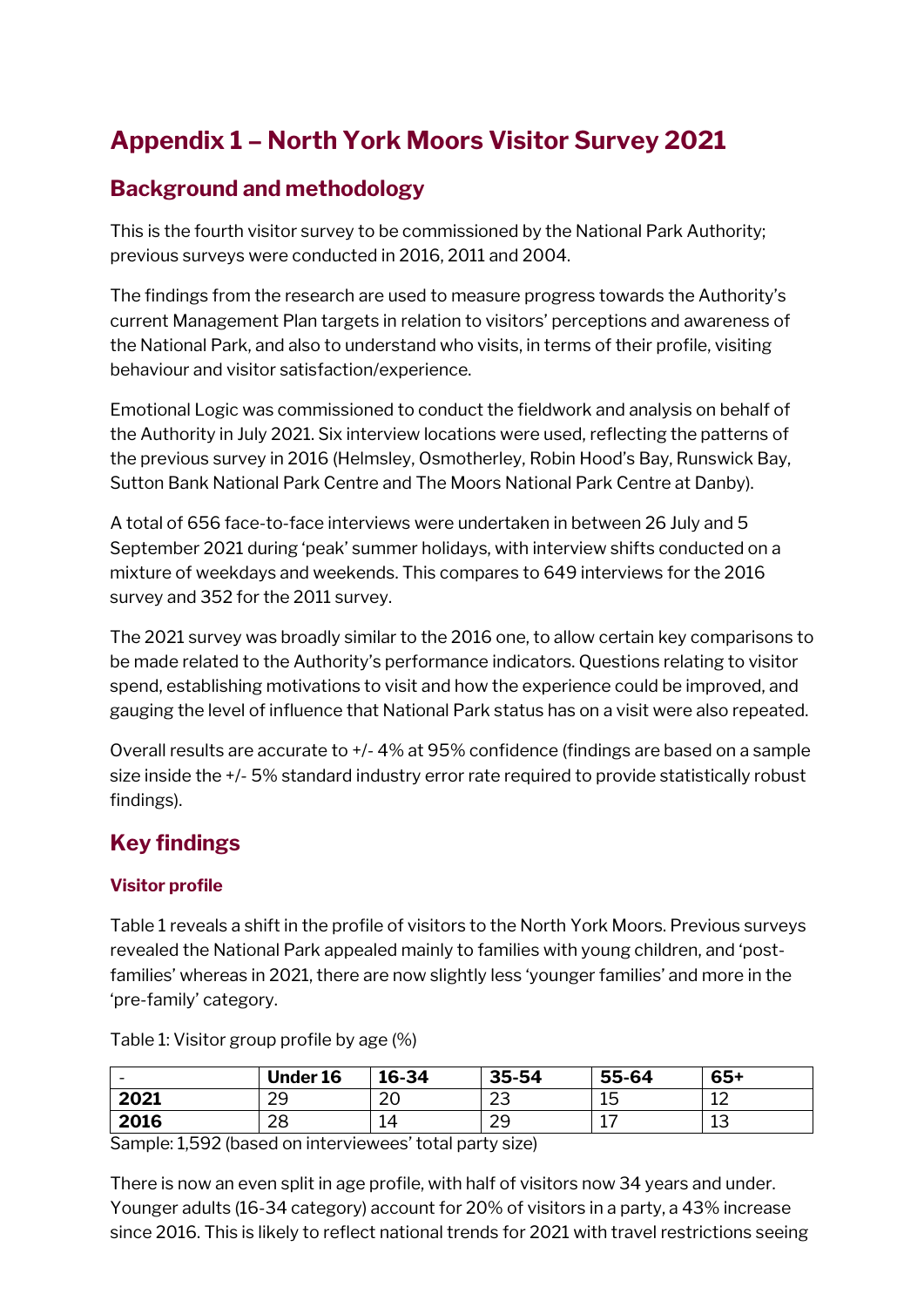a boom in domestic holidays coupled with a growing recognition of the health & wellbeing benefits of being outdoors and an increased connection to nature.

More than 40% of respondents visited with family. A slightly higher proportion were accompanied by a spouse/partner than in 2016 (42% compared to 37% in 2016). In 2021, the average party size was 2.43 people, a fall on 3.03 in 2016.

People from black, Asian and minority ethnic backgrounds accounted for 5% of visitors in 2021, an improvement on 1% in 2016 but indicating that there is more we can do to enable everyone to enjoy the benefits that access to a National Park can bring.

The main audience for the National Park tends to be from Yorkshire and the North East. Visitors from the South East have increased by 37.5%, albeit from a small base (see Chart 1).



## **Chart 1: Origin of visitors**

## Sample: All, 656

Over half of respondents are now staying visitors, with short breaks (4 nights and under) increasing to 31% of visitors, compared to 23% in 2016 (growth of 35%), while those on a longer trip accounted for 22% of respondents. In comparison, day trips from home have fallen to 46% (vs. 54% in 2016).

The National Park continues to attract a large cohort of regular, repeat visitors (see Chart 2). First time visitors have increased slightly in 2021 compared to 2016 and are double the proportion in 2011 (10%, 7% and 5% respectively). Visitors on their first trip were more likely to be 'staying visitors'.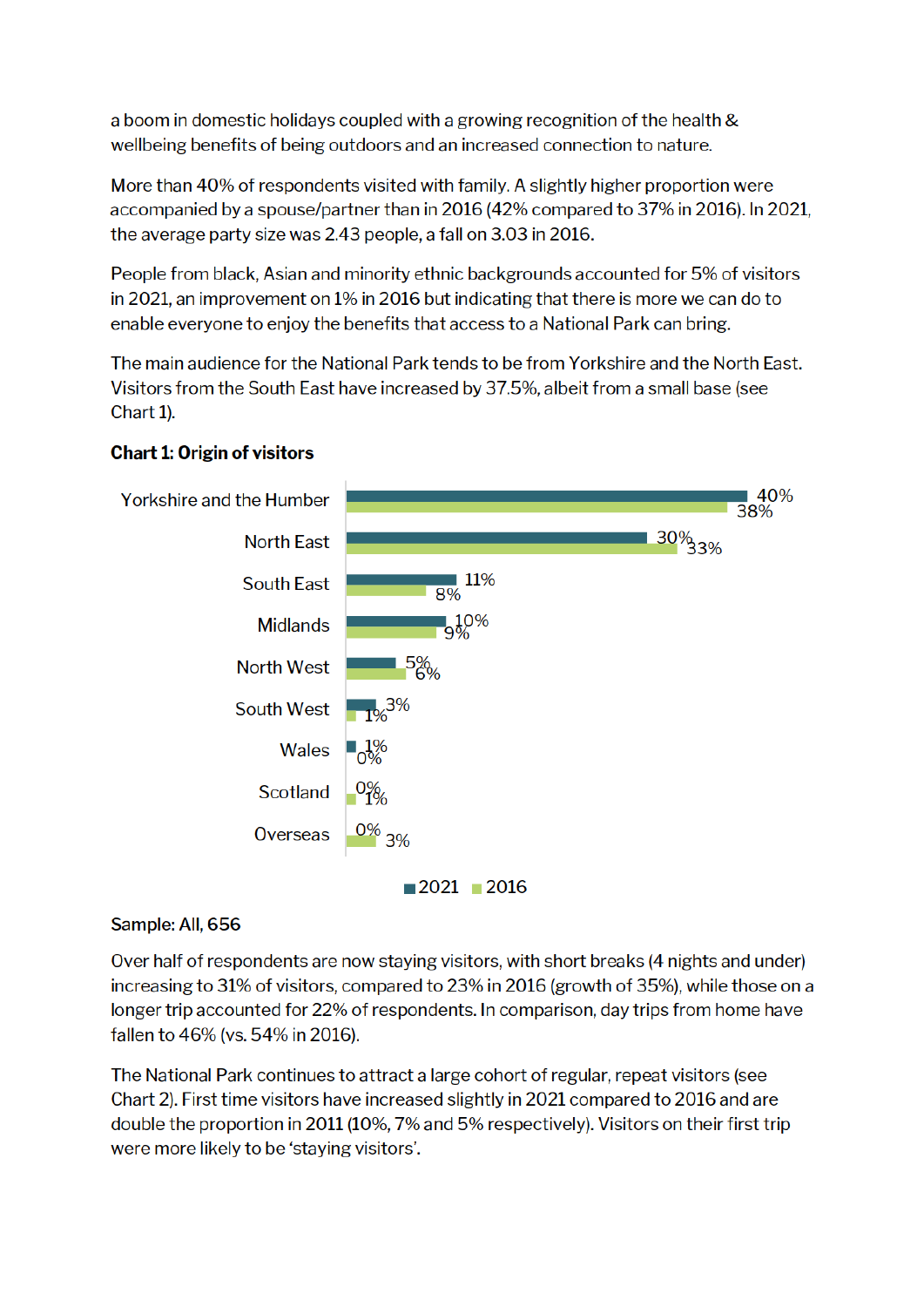

#### **Chart 2: Previous visits to the North York Moors**

#### Sample: All, 656

A broad variety of activities were cited by respondents, with visitors taking part in 4.4 activities on average in a day (up from 3 in 2016), indicating a wide-ranging visitor offer. In the main, visitors spend their time outdoors in the National Park, be it going for a walk (84%), visiting the beach (30%) or having a picnic (25%) (see Chart 3).

#### Chart 3: Activities participating or participated in during a visit



Sample: All, 656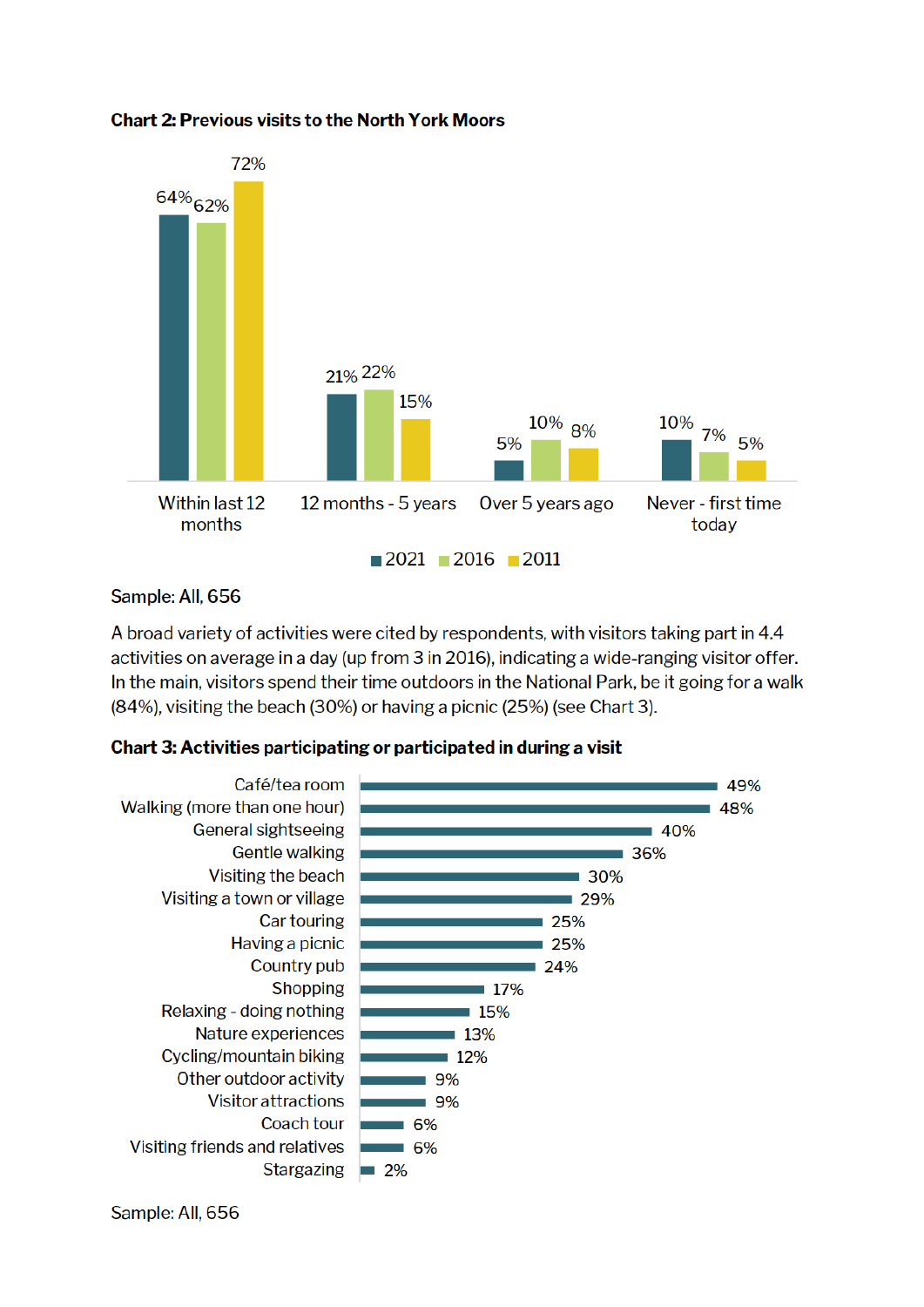Eating out is very popular after all that fresh air, with nearly half of those interviewed visiting a café or tea room and a further 24% frequenting a pub.

Cycling/mountain biking, visitor attractions and nature experiences have seen significant growth since 2016 (increases of 200%, 200% and 117% respectively). Stargazing has doubled to 2% since it appeared for the first time in 2016, despite the survey being undertaken in summer when long daylight hours mean skies never get truly dark.

Disappointingly car touring has more than doubled to 25% in 2021, and car usage remains high overall as a mode of transport during visits (94% of respondents). The pandemic is likely to have had an impact, with lockdowns and use of public transport discouraged initially; a return to pre-Covid travel patterns has yet to materialise.

### **Motivations to visit and visitor satisfaction**

Previous visits/experience and word of mouth and are still the most important factors influencing decisions to visit the North York Moors. However we can now see a much wider range of influences when compared to 2016 (see Chart 4), including 16% of respondents drawing inspiration from our own publication 'Out and About in the North York Moors' (up from 1% in 2016).

#### Chart 4. Information sources used in decision-making process



#### Sample: All, 656

A key finding in the previous survey was that we had a potential challenge in exposing visitors to new and/or different experiences. Since then, not only has our social media presence and activity grown exponentially, we started to work with a destination PR specialist in 2017 while 2018 saw our first fully integrated destination marketing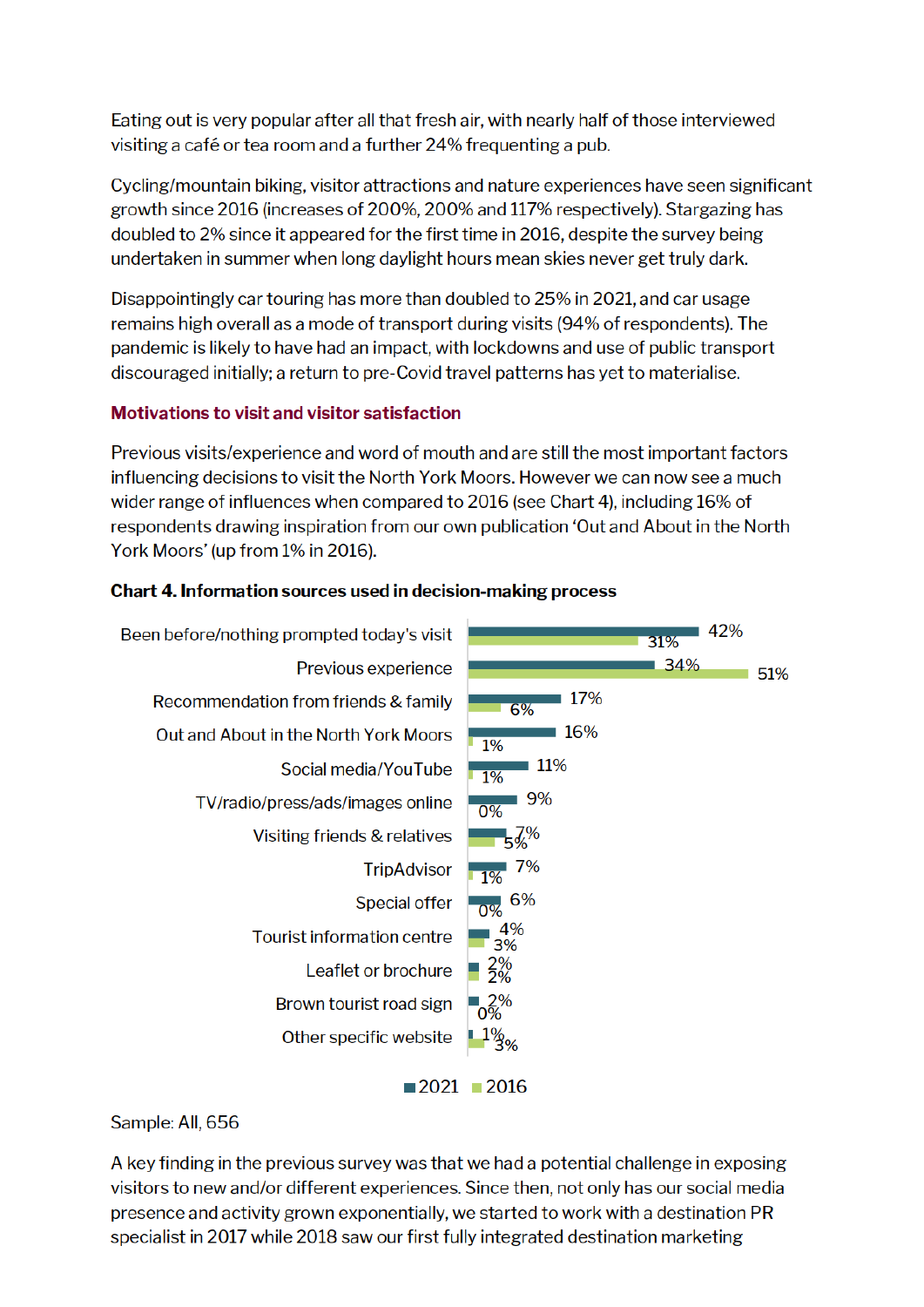campaign, all ongoing activity. The significant growth in influence that social media/YouTube and TV, radio, press and advertising is likely to be in part attributed to our own increased marketing.

The National Park's landscape is a huge draw with key triggers to visit revolving around the unspoilt scenery, getting close to nature and wildlife, and peace and tranquillity. All three are important to more than 96% of respondents and they are not disappointed; 99% or more rate the North York Moors as very good/good for these experiences (see Chart 5).



#### **Chart 5. Rating of experience**

Sample: All, 656 Based on a scale of 1 to 5, with 1 being 'very poor' and 5 'very good

There is still scope to improve the offer, which should result in more visitors saying 'very good' rather than 'good' when rating their experiences.

The area's outdoor activity offer and availably of locally sourced food & drink, while providing very good/good experiences once here (scoring 93% or more), are not the primary motivators for visits (albeit that local food availability has significantly increased in importance from 59% to 81%). Both could be given a higher profile in future marketing.

Overall, visitors' level of enjoyment of the North York Moors National Park is high, with 92% of respondents stating it was very good, an increase from 67% in 2016. No respondents rated their experience as 'poor' or 'very poor' while 92% rate the North York Moors as very good/good value for money (compared to 86% in 2016).

When asked what could be done to improve the experience of their visitors, 54% of respondents said nothing.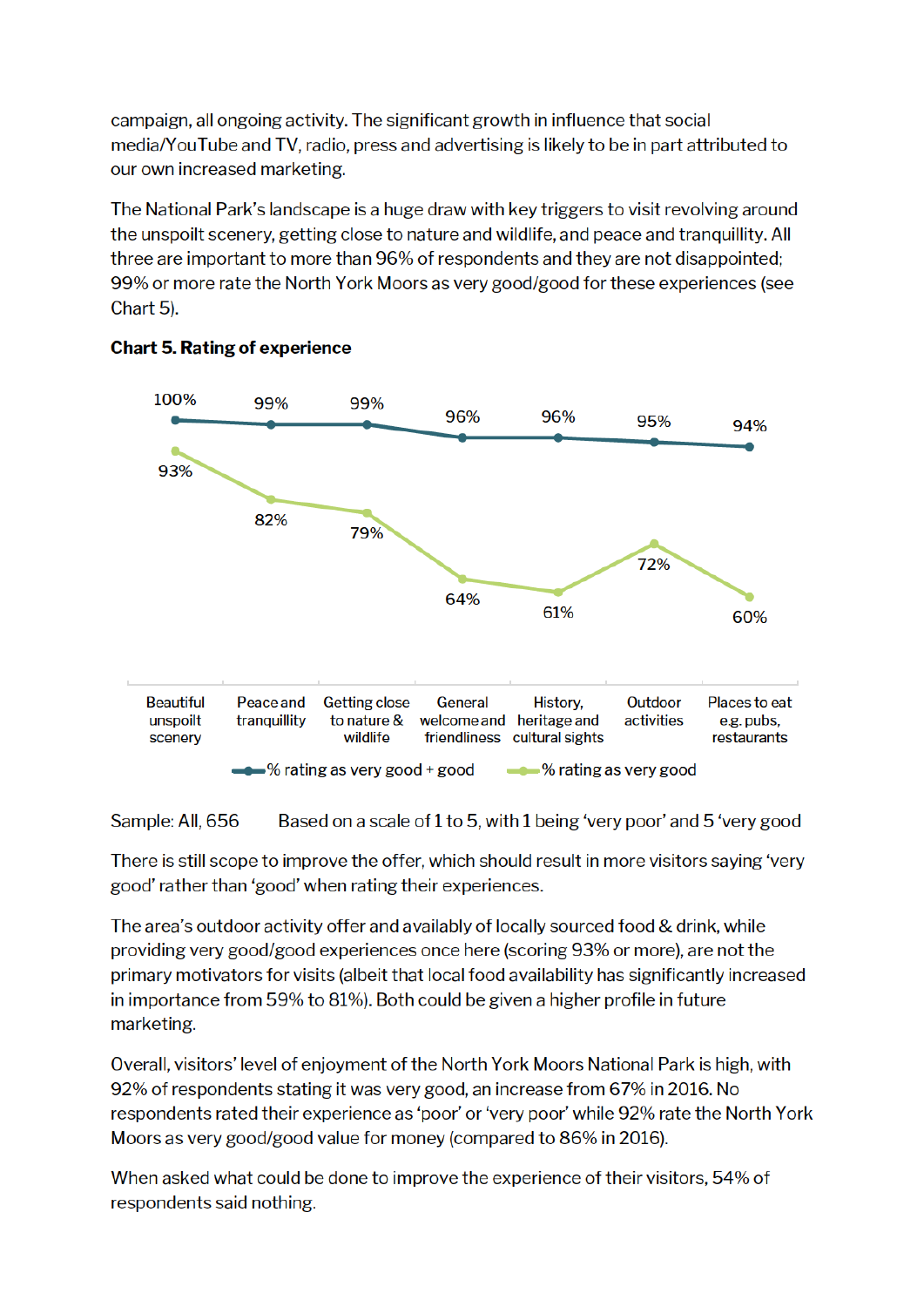#### Perceptions and awareness of the National Park

Visitor awareness of being in a National Park has increased slightly on 2016, with 86% of respondents aware they were in a National Park compared to 73% in 2011. Fewer visitors now think they are in an Area of Outstanding Natural Beauty (see Chart 6).



#### Chart 6: Where do respondents think they are

Sample: All, 656

The North York Moors status as a 'National Park' is now an important influence for 76% of respondents (vs 50% in 2016); 51% find this very important (21% previously).